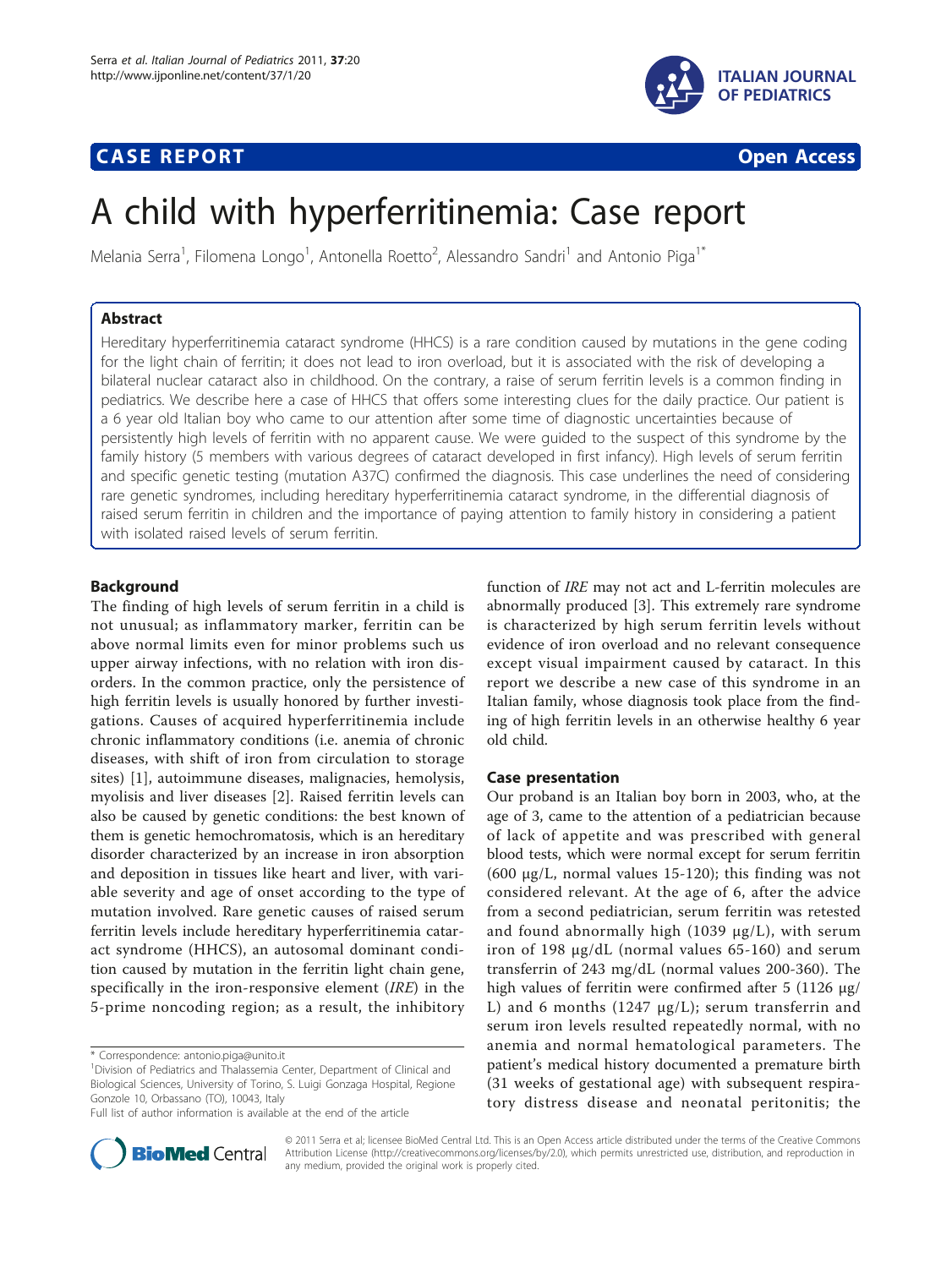following physical and cognitive development was good. Further investigations included liver function tests, thyroid function screening tests and abdominal ultrasound scan, which resulted normal. Genetic hemochromatosis was investigated only for the HFE gene, with the finding of heterozygosis of the mutation H36D; the mother was negative for HFE mutations and the father had H63D/ C282Y heterozygosis. At this point, the family was referred to our Center for a further evaluation. We confirmed in the father the HFE related genetic hemochromatosis, with a pure expression (at the SQUID magnetic biosusceptometry, liver iron concentration of 7 mg Fe/g liver dry weight at 56 years of age). The child's physical evaluation was normal; growth parameters were found to be within the normal range (height at 50° percentile for age; weight at 25° percentile for age). Hematological tests performed during the consultation showed a normal blood test (hemoglobin concentration 13,2 g/dL) with mild reticulocytosis (80,8  $\times$  1000/ $\mu$ L). Iron parameters were the following:

i. serum iron 96 μg/dL (normal values: 30-145)

ii. serum transferrin 222 mg/dL (normal values 200- 360)

iii. transferrin saturation 34% (normal values 20-25) iv. TIBC (total iron binding capacity) 277 mg/dL (normal values 300-470)

v. serum ferritin 1407 μg/L (normal values 20-300)

All the screening tests, including inflammatory markers, were normal. The SQUID demonstrated the absence of iron accumulation (LIC 2,2 mg Fe/g liver dry weight) and the transient elastometry by Fibroscan excluded hepatic fibrosis (liver stiffness 3,5 kPa, normal values  $<$  5 kPa).

With these results, we restricted the differential diagnosis to genetic forms of hyperferritinemia without iron overload, starting from HHCS. The family history and further investigations took us easily to confirm our suspect: the mother and 4 other maternal relatives (grandmother, uncle, great uncle and aunt) had high serum ferritin levels and a congenital form of bilateral cataract requiring surgical intervention in two of them (46 years of age for the uncle, 30 years for the aunt); the proband's mother cannot undergo the operation because of a coexisting retinopathy. The subsequent analysis of the promoter of the L ferritin gene showed the mutation A37C in heterozygosis in the child and in his mother, giving the molecular background to the diagnosis. Our proband did not show any visual deficit at the time of the consultation nor any lenticular opacity at the ophthalmological evaluation, and is now on regular follow up in order to detect early signs of cataract.

### **Discussion**

This case enlightens the fact that the diagnosis of a rare syndrome can be suspected on the basis of the gathering of the family history of a child.

Persistently high serum ferritin levels in a child include very different causes, which can be acquired or genetically determined.

Hereditary hyperferritinemia-cataract syndrome (HHCS) is a rare genetic syndrome (80 families detected worldwide until September 2009 [[4](#page-2-0)]) which was first described, almost simultaneously in 1995, by Girelli and colleagues in Verona, Italy [\[5](#page-2-0),[6\]](#page-2-0), and by Bonneau and collegues in Poitier, France [\[7,8](#page-2-0)]; it is caused by a mutation of the gene coding for ferritin L chain on chromosome 19 (19q13.1), involving the IRE sequence. In the normal subject, the interaction between IRE and the cytoplasmic protein IRP causes a down-regulation of the synthesis of ferritin and this happens in relation to the iron status in the organism (in case of high iron levels in the organism, the IRE-IRP interaction is enhanced). Mutations of IRE involved in hyperferritinemia-cataract syndrome cause the inhibition of the IRE-IRP interaction, thus determining an accumulation of ferritin L chains, not related with the iron status [[3](#page-2-0)]. The A37C mutation we found in our family had been previously reported by Cremonesi in Italy [[4\]](#page-2-0).

The pathogenesis of this syndrome explains the absence of iron overload. In the past, the evaluation of iron accumulation required invasive methods such as liver biopsy; at present, we tend to use non invasive techniques such as magnetic resonance imaging [[9\]](#page-2-0) or SQUID (superconducting quantum interference device) biosusceptometry [\[10\]](#page-2-0). In our case, with non invasive SQUID we had the opportunity to exclude the presence of liver iron overload with no discomfort for the child.

Other genetic causes of high ferritin levels in a child include juvenile hemochromatosis, an autosomal recessive disorder caused by the mutation of  $HJV$  ( $HFE2$ ) gene [[11\]](#page-2-0), or, more rarely, of  $HAMP$  (HEPC) gene [\[12](#page-2-0)]; in contrast with hyperferritinemia-cataract syndrome, it is characterized by an early-onset iron overload, causing liver cirrhosis, cardiomyopathy and endocrine complications in the second or third decade of life; this condition may cause increased levels of ferritin and transferrin saturation in children [[13,14\]](#page-2-0). By contrast, the most common cause of genetic hyperferritinemia with iron overload is hereditary hemochromatosis, which is caused by the mutation of the HFE gene [\[15\]](#page-2-0); the difference with both hyperferritinemia-cataract syndrome and juvenile hemochromatosis is that high ferritin levels in hereditary hemochromatosis cannot be seen in pediatric age, because iron overload develops through adulthood. Other rare genetic causes of high ferritin levels with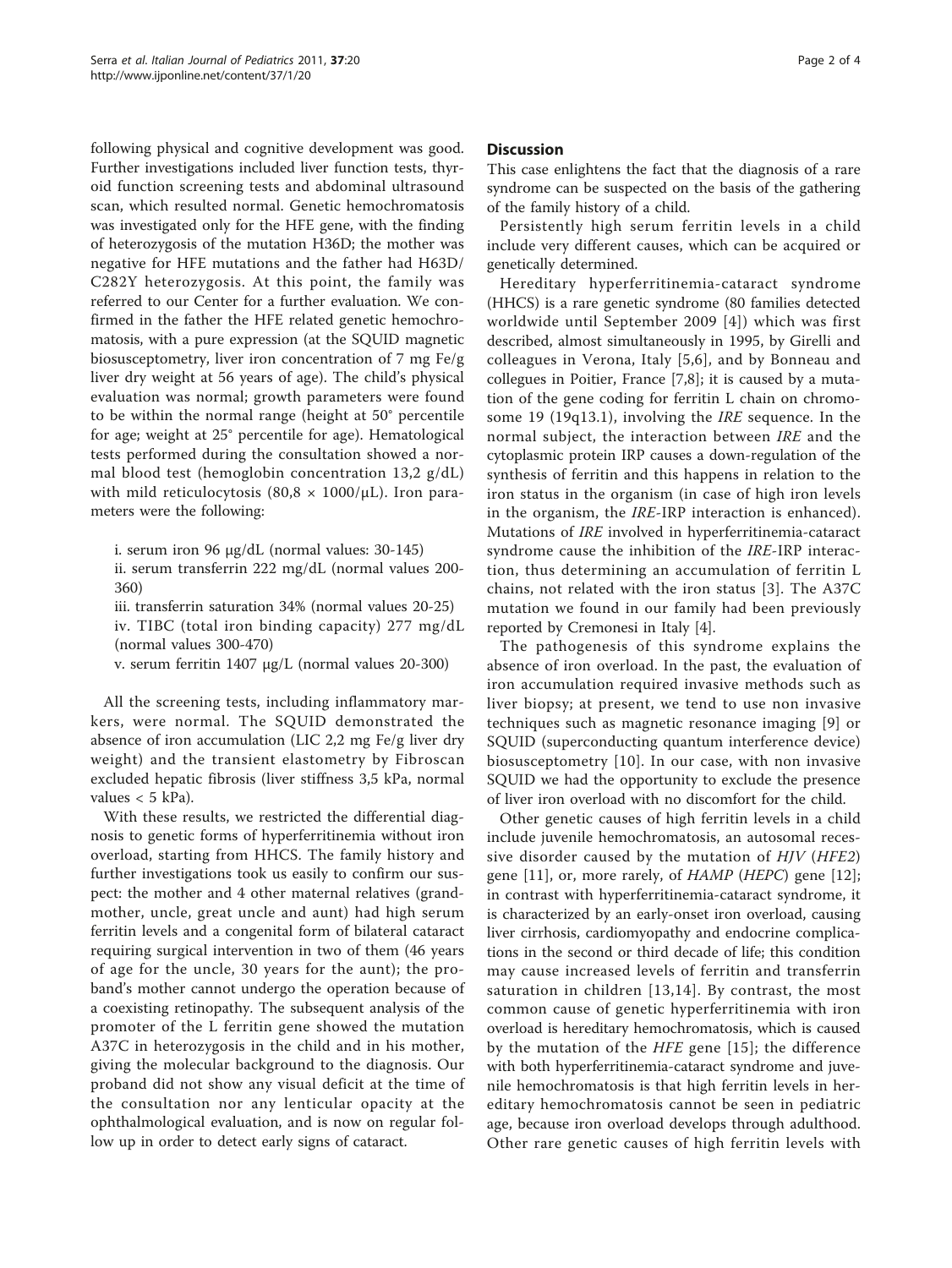<span id="page-2-0"></span>effective iron overload in pediatric age include: aceruloplasminemia, which is characterized by a lack of ceruloplasmin, anemia and the development of iron overload, with neurological symptoms related to the deposition of iron in the cerebral tissues [[16\]](#page-3-0); transferrin receptor 2 related hemochromatosis, which can sometimes have its onset before adulthood [[17\]](#page-3-0); atrasferrinemia and hypotransferrinemia, in which hemosiderosis is accompanied by hypochromic microcytic anemia [\[18](#page-3-0)].

In our case, it was the association of high ferritin levels and cataract in some of the child's relatives which oriented us towards the suspect of hereditary hyperferritinemia-cataract syndrome.

In fact, the only pathological finding in hyperferritinemia-cataract syndrome is a bilateral nuclear cataract, whose pathogenesis is not completely understood. It has been demonstrated that lens opacities are caused by Lferritin molecules aggregates [[19](#page-3-0)-[21](#page-3-0)], causing small light-diffracting opacities. The mechanism causing this phenomenon is not fully understood. These ferritin aggregates probably accumulate in the lens because of a mRNA overexpression and a very slow protein turnover typical of this body compartment, and also because the lens is a non-vascular structure surrounded by a crown, so ferritin cannot leave it easily [\[19\]](#page-3-0). As the cataract is not always congenital, but develops through time [[22-24](#page-3-0)], it can be absent in the pediatric patient; in this case, for instance, our patient did not show any visual impairment at the time of examination, and other observations in literature [[25](#page-3-0),[26](#page-3-0)] confirm that visual complaints in this syndrome are usually noted in the second to fourth decade of life.

This case shows how important the family history is in helping the pediatrician to reach a correct diagnosis. This concept, applicable to a very wide range of pathologies, is particularly important when rare diseases are concerned; it may happen, as in the example reported above, that the child's relatives are not aware of their hereditary condition, so the clinician must ask very direct questions about the existence of specific health problems in the family. This observation is concordant with the need to spend quality time with the family, in order to achieve precious information that can be essential in directing subsequent investigations.

## Conclusions

This case is an example of the detection of a rare genetic disorder in an apparently healthy child. It also enabled us to describe a new case of hereditary hyperferritinemiacataract syndrome. Our case underlines the fact that high levels of ferritin do not always correlate with iron overload and that a thorough collection of the family history is essential for directing the pediatrician's investigation towards the hyperferritinemia-cataract syndrome.

## Consent

Written informed consent was obtained from the patient's parents for publication of this case report. A copy of this written consent is available for review by the Editor-In-Chief of this journal.

#### Author details

<sup>1</sup> Division of Pediatrics and Thalassemia Center, Department of Clinical and Biological Sciences, University of Torino, S. Luigi Gonzaga Hospital, Regione Gonzole 10, Orbassano (TO), 10043, Italy. <sup>2</sup>Molecular Medicine and Oncology Laboratory, Department of Clinical and Biological Sciences, University of Torino, S. Luigi Gonzaga Hospital, Regione Gonzole 10, Orbassano (TO), 10043, Italy.

#### Authors' contributions

MS, FL, AS and AP collected information from the family, wrote and revised the case report; AP and FL lead the clinical part of the diagnostic process; AR supervised the molecular analysis; all Authors participated in drafting the manuscript, then read and approved its final version.

#### Competing interests

The authors declare that they have no competing interests.

Received: 29 March 2011 Accepted: 12 May 2011 Published: 12 May 2011

#### References

- 1. Weiss G: [Modification of iron regulation by the inflammatory response.](http://www.ncbi.nlm.nih.gov/pubmed/15737884?dopt=Abstract) Best Pract Res Clin Haematol 2005, 18(2):183-201.
- 2. Aguilar-Martinez P, Schved JF, Brissot P: [The evaluation of](http://www.ncbi.nlm.nih.gov/pubmed/15842597?dopt=Abstract) [hyperferritinemia: an updated strategy based on advances in detecting](http://www.ncbi.nlm.nih.gov/pubmed/15842597?dopt=Abstract) [genetic abnormalities.](http://www.ncbi.nlm.nih.gov/pubmed/15842597?dopt=Abstract) Am J Gastroenterol 2005, 100(5):1185-94.
- 3. Bertola F, et al: [Hyperferritinaemia without iron overload: pathogenic and](http://www.ncbi.nlm.nih.gov/pubmed/15180450?dopt=Abstract) [therapeutic implications.](http://www.ncbi.nlm.nih.gov/pubmed/15180450?dopt=Abstract) Curr Drug Targets Immune Endocr Metabol Disord 2004, 4(2):93-105.
- 4. Millonig G, Muckenthaler MU, Mueller S: Hyperferritinaemia-cataract syndrome: worldwide mutations and phenotype of an increasingly diagnosed genetic disorder. Hum Genomics 4(4):250-62.
- 5. Girelli D, et al: [A linkage between hereditary hyperferritinaemia not](http://www.ncbi.nlm.nih.gov/pubmed/7669675?dopt=Abstract) [related to iron overload and autosomal dominant congenital cataract.](http://www.ncbi.nlm.nih.gov/pubmed/7669675?dopt=Abstract) Br J Haematol 1995, 90(4):931-4.
- 6. Girelli D, et al: [Molecular basis for the recently described hereditary](http://www.ncbi.nlm.nih.gov/pubmed/7492760?dopt=Abstract) [hyperferritinemia-cataract syndrome: a mutation in the iron-responsive](http://www.ncbi.nlm.nih.gov/pubmed/7492760?dopt=Abstract) [element of ferritin L-subunit gene \(the](http://www.ncbi.nlm.nih.gov/pubmed/7492760?dopt=Abstract) "Verona mutation"). Blood 1995, 86(11):4050-3.
- 7. Beaumont C, et al: [Mutation in the iron responsive element of the L](http://www.ncbi.nlm.nih.gov/pubmed/7493028?dopt=Abstract) [ferritin mRNA in a family with dominant hyperferritinaemia and cataract.](http://www.ncbi.nlm.nih.gov/pubmed/7493028?dopt=Abstract) Nat Genet 1995, 11(4):444-6.
- 8. Bonneau D, et al: [Bilateral cataract and high serum ferritin: a new](http://www.ncbi.nlm.nih.gov/pubmed/8558554?dopt=Abstract) [dominant genetic disorder?](http://www.ncbi.nlm.nih.gov/pubmed/8558554?dopt=Abstract) J Med Genet 1995, 32(10):778-9.
- 9. St Pierre TG, et al: [Noninvasive measurement and imaging of liver iron](http://www.ncbi.nlm.nih.gov/pubmed/15256427?dopt=Abstract) [concentrations using proton magnetic resonance.](http://www.ncbi.nlm.nih.gov/pubmed/15256427?dopt=Abstract) Blood 2005, 105(2):855-61.
- 10. Nielsen P, et al: [Non-invasive liver iron quantification by SQUID](http://www.ncbi.nlm.nih.gov/pubmed/12547235?dopt=Abstract)[biosusceptometry and serum ferritin iron as new diagnostic parameters](http://www.ncbi.nlm.nih.gov/pubmed/12547235?dopt=Abstract) [in hereditary hemochromatosis.](http://www.ncbi.nlm.nih.gov/pubmed/12547235?dopt=Abstract) Blood Cells Mol Dis 2002, 29(3):451-8.
- 11. Papanikolaou G, et al: [Mutations in HFE2 cause iron overload in](http://www.ncbi.nlm.nih.gov/pubmed/14647275?dopt=Abstract) [chromosome 1q-linked juvenile hemochromatosis.](http://www.ncbi.nlm.nih.gov/pubmed/14647275?dopt=Abstract) Nat Genet 2004, 36(1):77-82.
- 12. Merryweather-Clarke AT, et al: [Digenic inheritance of mutations in HAMP](http://www.ncbi.nlm.nih.gov/pubmed/12915468?dopt=Abstract) [and HFE results in different types of haemochromatosis.](http://www.ncbi.nlm.nih.gov/pubmed/12915468?dopt=Abstract) Hum Mol Genet 2003, 12(17):2241-7.
- 13. Camaschella C, Roetto A, De Gobbi M: [Juvenile hemochromatosis.](http://www.ncbi.nlm.nih.gov/pubmed/12382199?dopt=Abstract) Semin Hematol 2002, 39(4):242-8.
- 14. De Gobbi M, et al: [Diagnosis of juvenile hemochromatosis in an 11-year](http://www.ncbi.nlm.nih.gov/pubmed/12548385?dopt=Abstract)[old child combining genetic analysis and non-invasive liver iron](http://www.ncbi.nlm.nih.gov/pubmed/12548385?dopt=Abstract) [quantitation.](http://www.ncbi.nlm.nih.gov/pubmed/12548385?dopt=Abstract) Eur J Pediatr 2003, 162(2):96-9.
- 15. Adams PC, Barton JC: [Haemochromatosis.](http://www.ncbi.nlm.nih.gov/pubmed/18061062?dopt=Abstract) Lancet 2007, 370(9602):1855-60.